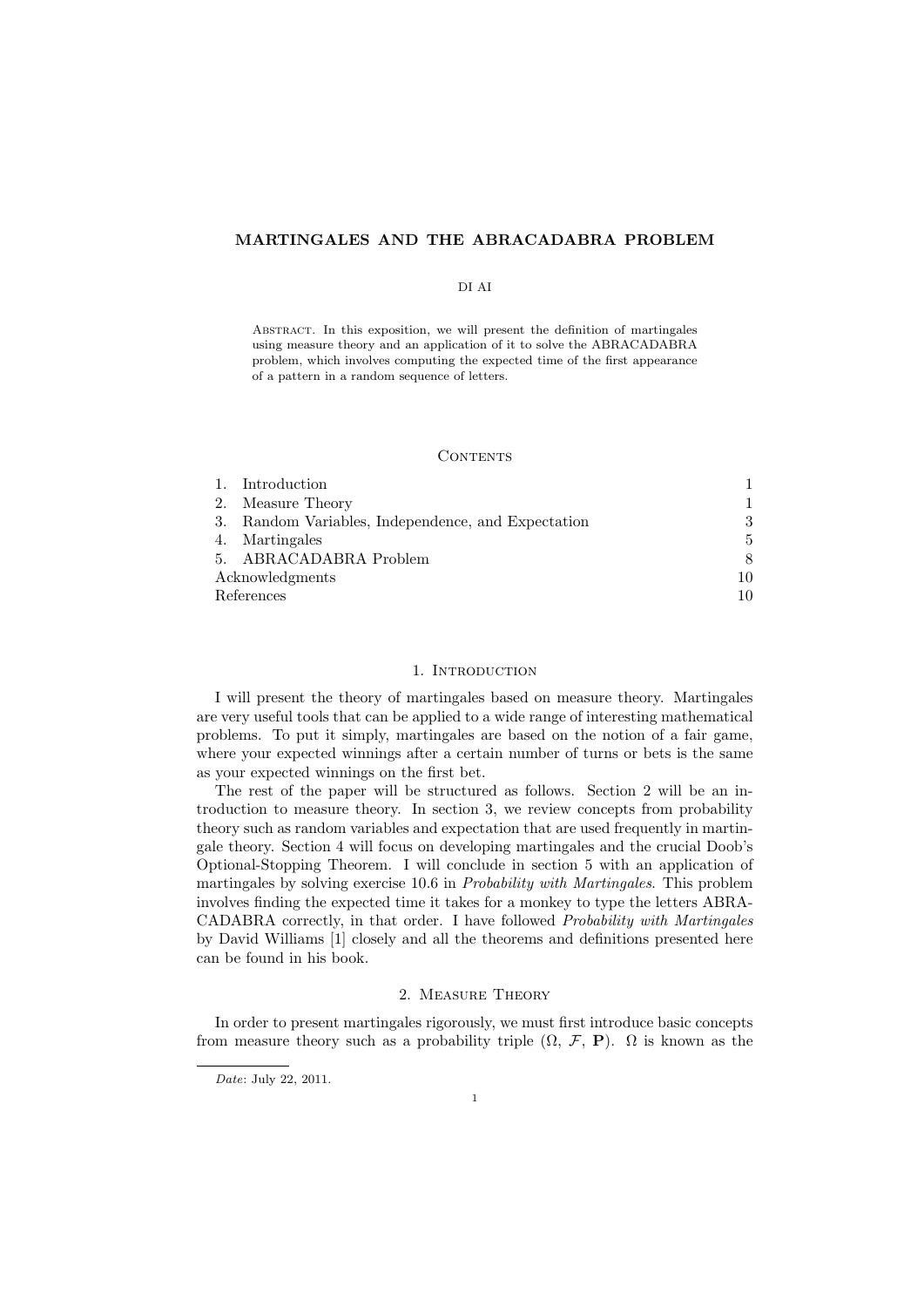sample space, which is simply a set containing all of the possible outcomes of an experiment, trial, or some other random process. F is known as a  $\sigma$ -algebra on  $\Omega$ .

**Definition 2.1.** Let S be a set. Then, a collection  $\Sigma_0$  of subsets of S is called an algebra on  $S$  (or algebra of subsets of  $S$ ) if

- (1)  $S \in \Sigma_0$
- (2)  $F \in \Sigma_0 \Rightarrow F^c := S \setminus F \in \Sigma_0$
- (3) F,  $G \in \Sigma_0 \Rightarrow F \cup G \in \Sigma_0$

Note that  $\emptyset = S^c \in \Sigma_0$  and

$$
F, G \in \Sigma_0 \Rightarrow F \cap G = (F^c \cup G^c)^c \in \Sigma_0.
$$

Thus, an algebra on  $S$  is a family of subsets of  $S$  stable under finitely many set operations.

**Definition 2.2.** A collection  $\Sigma$  of subsets of S is called a  $\sigma$ -algebra on S (or  $\sigma$ algebra of subsets of S) if  $\Sigma$  is an algebra on S such that whenever  $F_n \in \Sigma$  ( $n \in$ N), then

$$
\bigcup_n F_n \in \Sigma.
$$

In addition, note that

$$
\bigcap_n F_n = \left(\bigcup_n F_n^c\right)^c \in \Sigma.
$$

Thus, a  $\sigma$ -algebra on S is a family of subsets of S stable under any countable collection of set operations.

You can think of a  $\sigma$ -algebra as containing all of the information that we know about a particular sample space. This concept will be important in our discussion of martingales below. It is the collection of sets over which a measure is defined. This is because not all sets are measurable and the  $\sigma$ -algebra contains only sets which are measurable. Another way to think about  $\sigma$ -algebras is to imagine a  $\sigma$ -algebra F corresponding to collections of yes or no questions that one can ask about the outcome of an experiment. Each set in  $F$  can be thought of as those outcomes in  $Ω$  for which there is an answer to the yes or no question. For example, let  $Ω$  be all possible times it will rain today. Then, one set in  $F$  could be all the outcomes where it rains after 3:30pm today. Of course, we could also ask the complement, "Did it rain before or at 3:30pm today?" The structure imposed on  $\sigma$ -algebras now becomes more transparent. Note that we can also string together multiple yes or no questions by putting "or's" between them, which is the equivalent of taking unions, to get another yes or no question.

We will now introduce a special type of  $\sigma$ -algebra called a **Borel**  $\sigma$ **-algebra.** But first, we need to understand what it means for a collection of sets to generate a  $\sigma$ -algebra.

Let C be a class of subsets of S. Then  $\sigma(C)$ , the  $\sigma$ -algebra generated by C, is the smallest  $\sigma$ -algebra  $\Sigma$  on S such that  $C \subseteq \Sigma$ . In other words, it is the intersection of all  $\sigma$ -algebras on S which have C as a subclass.

The Borel  $\sigma$ -algebra, denoted by  $\beta$ , is the  $\sigma$ -algebra generated by the family of open subsets in R. Because the complement of any open set is closed, a Borel set is thus any set that can be written with any countable combination of the set operations union and intersection of closed and open sets.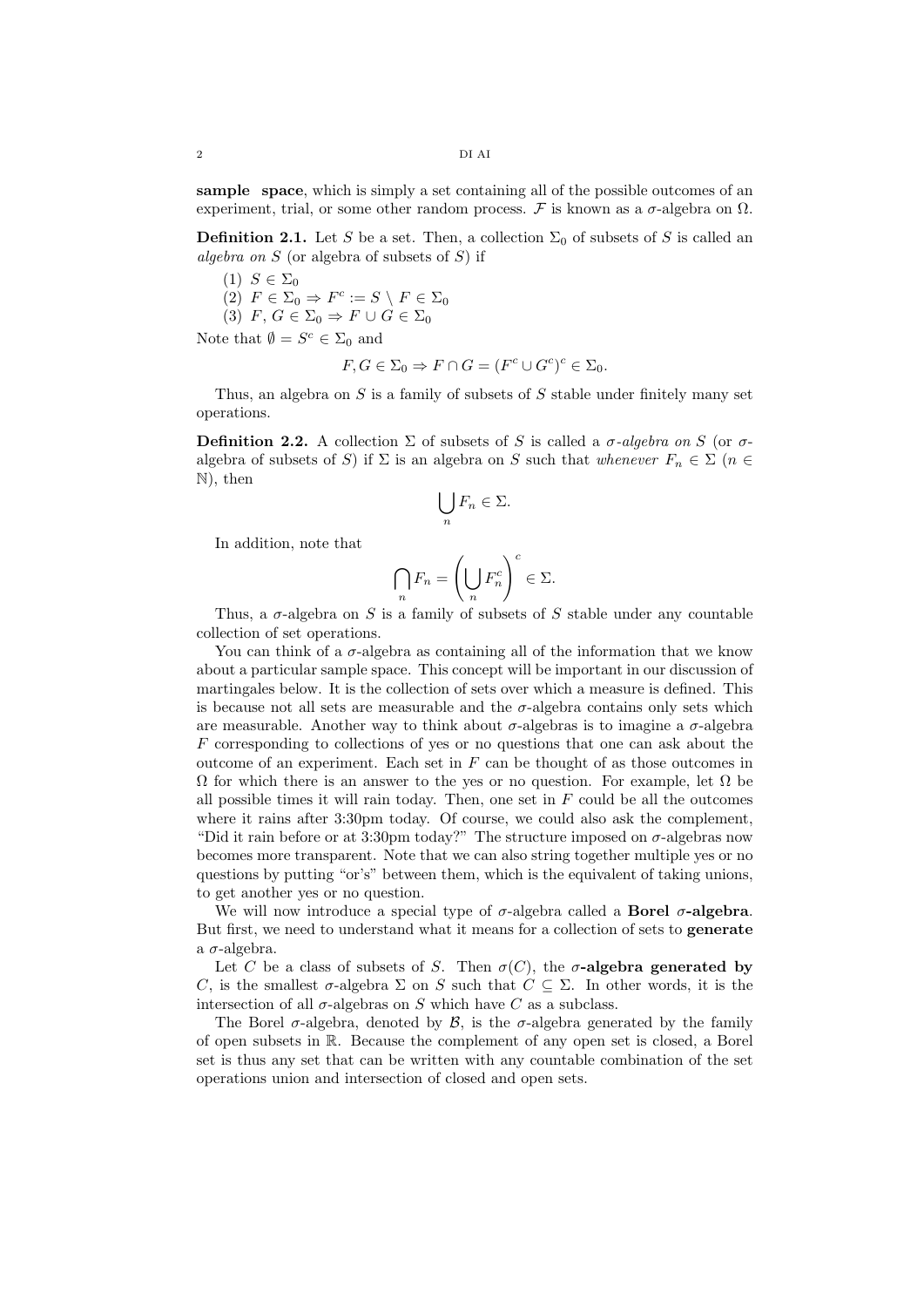Let us define a measure. First we will need the definitions of countably additive measures and measure spaces.

**Definition 2.3.** Let S be a set and let  $\Sigma_0$  be an algebra on S. Then a non-negative set function  $\mu_0 : \Sigma_0 \to [0, \infty]$  is called **countably additive** if  $\mu_0(\emptyset) = 0$  and whenever  $(F_n : n \in \mathbb{N})$  is a sequence of disjoint sets in  $\Sigma_0$  with union  $F = \bigcup F_n \in \Sigma_0$ (note that this is an assumption since  $\Sigma_0$  need not be a  $\sigma$ -algebra), then

$$
\mu_0(F) = \sum_n \mu_0(F_n).
$$

**Definition 2.4.** A pair  $(S, \Sigma)$ , where S is a set and  $\Sigma$  is a  $\sigma$ -algebra on S, is called a **measurable space**. An element of  $\Sigma$  is called a  $\Sigma$ -measurable subset of S.

**Definition 2.5.** Let  $(S, \Sigma)$  be a measurable space, so that  $\Sigma$  is a  $\sigma$ -algebra on S. A map

$$
\mu : \Sigma \to [0, \infty]
$$

is called a **measure** on  $(S, \Sigma)$  if  $\mu$  is countably additive. The triple  $(S, \Sigma, \mu)$  is then called a measure space.

Intuitively, the measure simply assigns a real number to subsets of S. This can be thought of as the "size" or "volume" of a set. While the measure can be chosen arbitrarily, it must be countably additive. This ensures that when we combine two sets, the combined measure is larger than either of the individual measures.

We now define some key vocabulary of the probability triple  $(\Omega, \mathcal{F}, P)$ .

Definition 2.6.  $\Omega$  is a set called the sample space.

**Definition 2.7.** A point  $\omega$  of  $\Omega$  is called a **sample point**.

**Definition 2.8.** The  $\sigma$ -algebra F on  $\Omega$  is called the family of events, so that an event is an element of  $\mathcal F$ , that is, an  $\mathcal F$ -measurable subset of  $\Omega$ .

#### 3. Random Variables, Independence, and Expectation

Random variables are a key concept that we will work with extensively. Often when solving problems in probability, one will need to define one or more random variables. In order to present the definition of a random variable, we first must study Σ-measurable functions.

**Definition 3.1.** Let  $(S, \Sigma)$  be a measurable space, so that  $\Sigma$  is a  $\sigma$ -algebra on S. Suppose that  $h: S \to \mathbb{R}$ . For  $A \subseteq \mathbb{R}$ , define

$$
h^{-1}(A) := \{ s \in S : h(s) \in A \}.
$$

Then h is called  $\Sigma$ -measurable if  $h^{-1} : \mathcal{B} \to \Sigma$ , that is,  $h^{-1}(A) \in \Sigma$ ,  $\forall A \in \mathcal{B}$ .

We write mΣ for the class of  $\Sigma$ -measurable functions on S, and  $(m\Sigma)^+$  for the class of non-negative elements in mΣ. Now we can define what a random variable is.

**Definition 3.2.** Let  $(\Omega, \mathcal{F})$  be our (sample space, family of events). A **random variable** is an element of  $m\mathcal{F}$ . Thus,

$$
X:\Omega\to\mathbb{R},\qquad X^{-1}:\mathcal{B}\to\mathcal{F},
$$

where  $X$  is the random variable.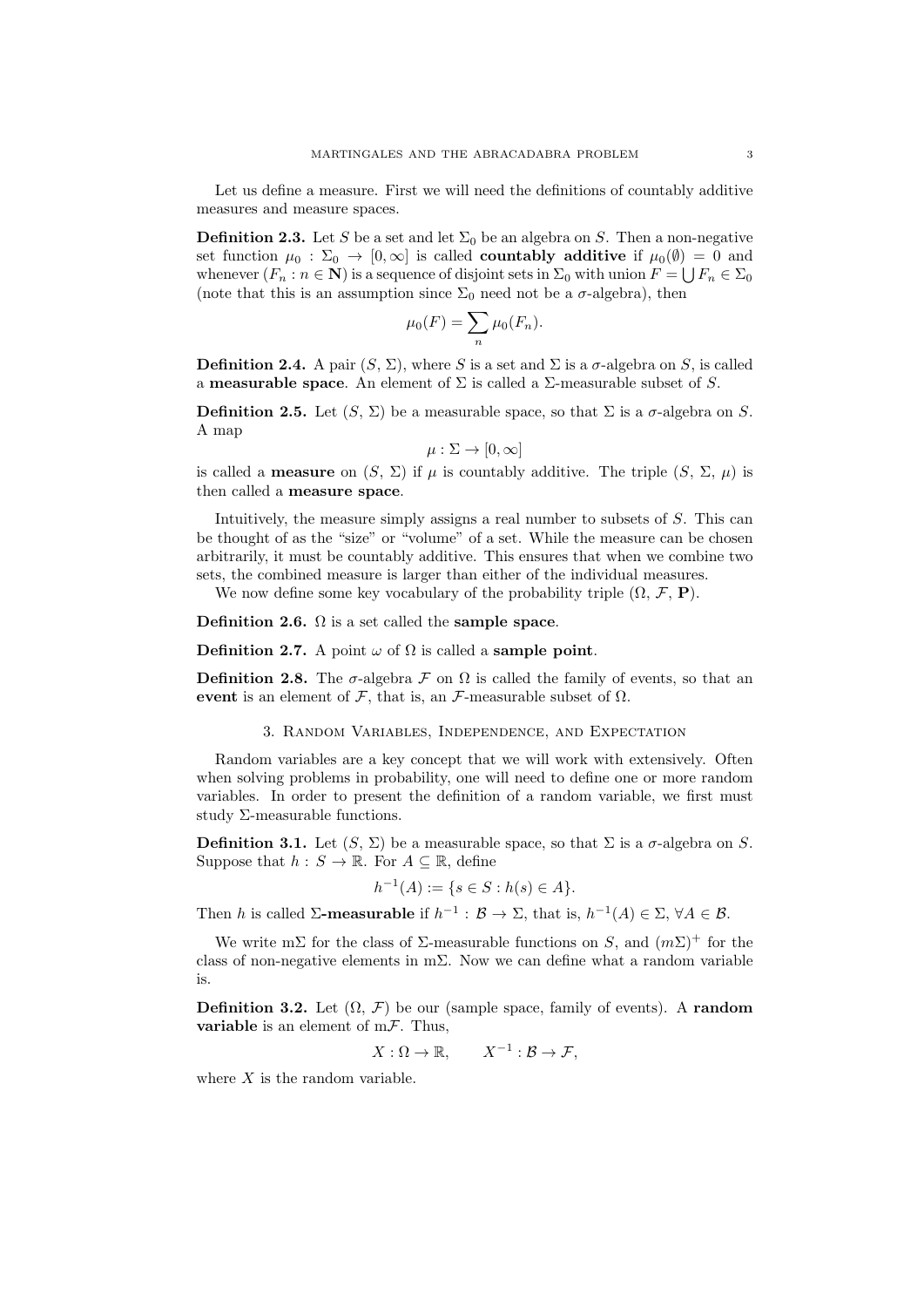As for the definition of independence, we will use the more familiar notion that does not involve  $\sigma$ -algebras. This definition will be sufficient for our purposes.

**Definition 3.3.** Events  $E_1, E_2, ...$  are independent if and only if whenever  $n \in \mathbb{N}$ and  $i_1,...,i_n$  are distinct, then

$$
\mathbf{P}(E_{i_1} \cap \ldots \cap E_{i_n}) = \prod_{k=1}^n \mathbf{P}(E_{i_k}).
$$

Lastly, we need to define expectation.

**Definition 3.4.** For a random variable  $X \in \mathcal{L}^1 = \mathcal{L}^1(\Omega, \mathcal{F}, \mathbf{P})$ , we define the expectation  $E(X)$  of X by

$$
E(X) := \int_{\Omega} X dP = \int_{\Omega} X(\omega) \mathbf{P}(\mathrm{d}\omega).
$$

And here we will present the definition of conditional expectation.

**Definition 3.5.** Let  $(\Omega, \mathcal{F}, P)$  be a triple, and X a random variable with  $E(|X|)$  $\infty$ . Let G be a sub- $\sigma$ -algebra of F. Then there exists a random variable Y such that

(1) Y is  $\mathcal G$  measurable,

(2)  $E(|Y|) < \infty$ 

(3) for every set G in  $\mathcal{G}$ , we have

$$
\int_G Y \mathrm{d}\mathbf{P} = \int_G X \mathrm{d}\mathbf{P}, \forall G \in \mathcal{G}
$$

A random variable Y with properties  $(1)$  -  $(3)$  is called a version of the conditional expectation  $E(X|\mathcal{G})$  of X given  $\mathcal{G}$ , and we write  $Y = E(X|\mathcal{G})$ , almost surely.

[1, Theorem 9.2]

We will now present two theorems that will be used later on in the proof of the Doob's Optional-Stopping Theorem. The first one is called the Dominated-Convergence Theorem.

**Theorem 3.6.** If  $|X_n(\omega)| \leq Y(\omega)$  for all  $n, \omega$  and  $X_n \to X$  pointwise almost surely, where  $E(Y) < \infty$ , then

$$
E(|X_n - X|) \to 0,
$$

so that

$$
E(X_n) \to E(X).
$$

[1, Theorem 5.9]

The second theorem is called the Bounded Convergence Theorem.

**Theorem 3.7.** [1, Theorem 6.2] If for some finite constant K,  $|X_n(\omega)| \leq K$ , for all  $n, \omega$  and  $X_n \to X$  pointwise almost surely, then

$$
E(|X_n - X|) \to 0.
$$

[1, Theorem 6.2]

Note that the Bounded Convergence Theorem is a direct consequence of the Dominated-Convergence Theorem and can be obtained by taking  $Y(\omega) = K$ , for all  $\omega$ .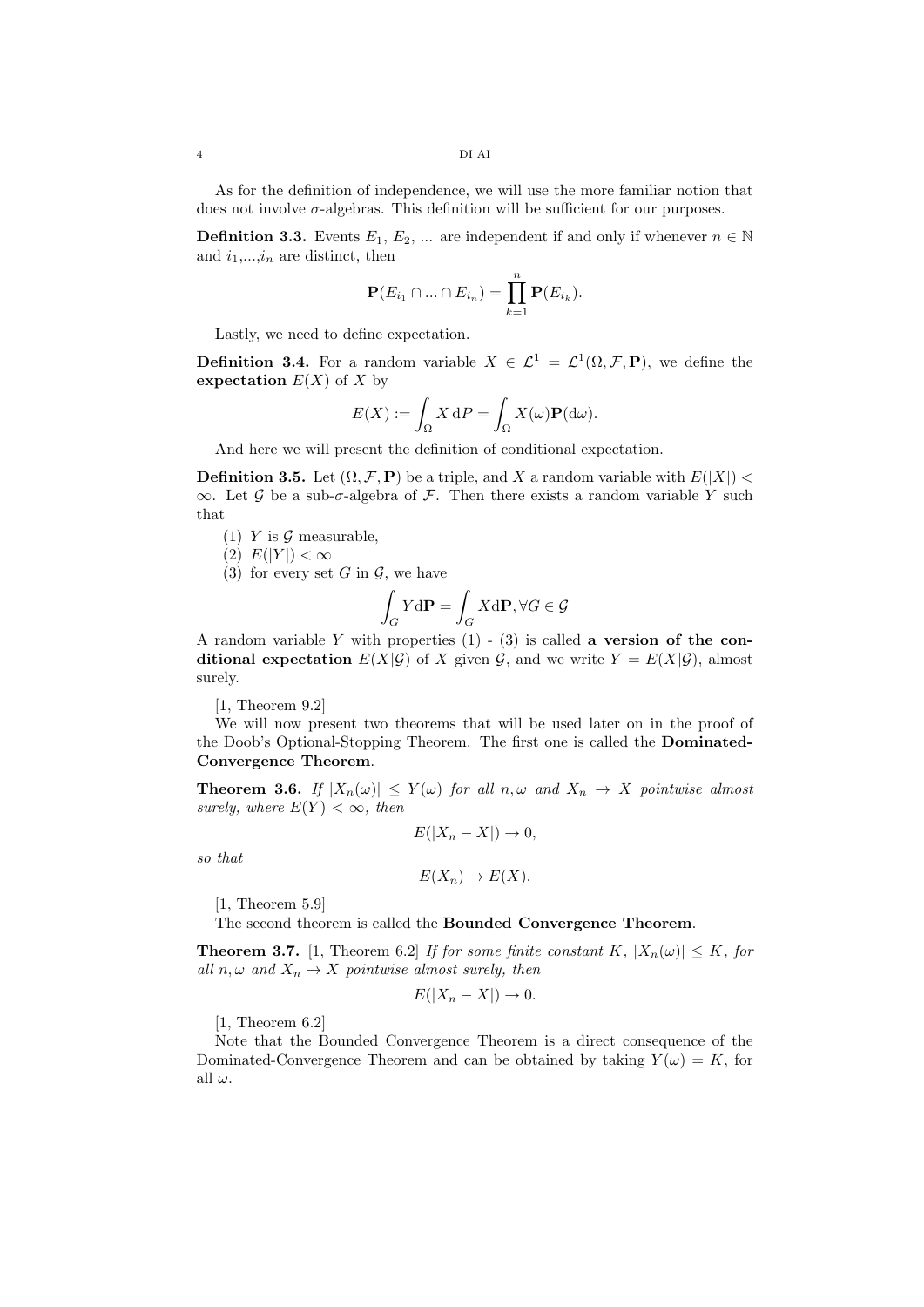#### 4. Martingales

From now on,  $(\Omega, \mathcal{F}, P)$  will be the probability triple that we will be referring to. In order to define what a martingale is, we first need to define filtrations and adapted processes.

Definition 4.1. Instead of a probability triple, we now take a filtered space

$$
(\Omega,\mathcal{F},\{\mathcal{F}_n\},\mathbf{P}).
$$

 ${\mathcal{F}_n : n \geq 0}$  is called a **filtration**. A **filtration** is an increasing family of sub- $\sigma$ algebras of  $\mathcal F$  such that

$$
\mathcal{F}_0\subseteq \mathcal{F}_1\subseteq\ldots\subseteq \mathcal{F},
$$

where  $\mathcal{F}_{\infty}$  is defined as

$$
\mathcal{F}_{\infty} := \sigma\big(\bigcup_n \mathcal{F}_n\big) \subseteq \mathcal{F}.
$$

Intuitively, each filtration can be thought of as the information available about the events in a sample space after time n (keep in mind that  $\sigma$ -algebras consist of all the information that we know about events in a sample space).

**Definition 4.2.** A process  $X = (X_n : n \ge 0)$  is called **adapted** to the filtration  $\{\mathcal{F}_n\}$  if for each n,  $X_n$  is  $\mathcal{F}_n$ -measurable.

In other words, the value  $X_n(\omega)$  is known to us at time n. Each of the  $X_n(\omega)$ depends only on the information we have previously up to and including time  $n$ , but does not depend on information in the future, after time n.

Now we present the definition of a martingale.

**Definition 4.3.** A process  $X$  is called a **martingale** if

- $(1)$  X is adapted,
- (2)  $E(|X_n|) < \infty, \forall n$ ,
- (3)  $E[X_n|\mathcal{F}_{n-1}] = X_{n-1}$ , almost surely  $(n \geq 1)$ .

A supermartingale is defined similarly, except that the last condition is replaced by

$$
E[X_n|\mathcal{F}_{n-1}] \le X_{n-1}, \text{ almost surely } (n \ge 1),
$$

and a submartingale is defined with the last condition replaced by

$$
E[X_n|\mathcal{F}_{n-1}] \ge X_{n-1}, \text{ almost surely } (n \ge 1).
$$

One important thing to notice is that a supermartingale decreases on average, as the expected value of  $X_n$  given all previous information is lower than  $X_{n-1}$ , and a submartingale increases on average, as the expected value of  $X_n$  given all previous information is higher than  $X_{n-1}$ . In addition, note that X is a supermartingale if and only if  $-X$  is a submartingale, and that X is a martingale if and only if it is both a supermartingale and a submartingale.

We now describe how martingales and supermartingales can be thought of as fair and unfair games, respectively. Take  $X_n - X_{n-1}$  and think of it as your net winnings per unit stake in game n, where  $n \geq 1$ . There is a series of games played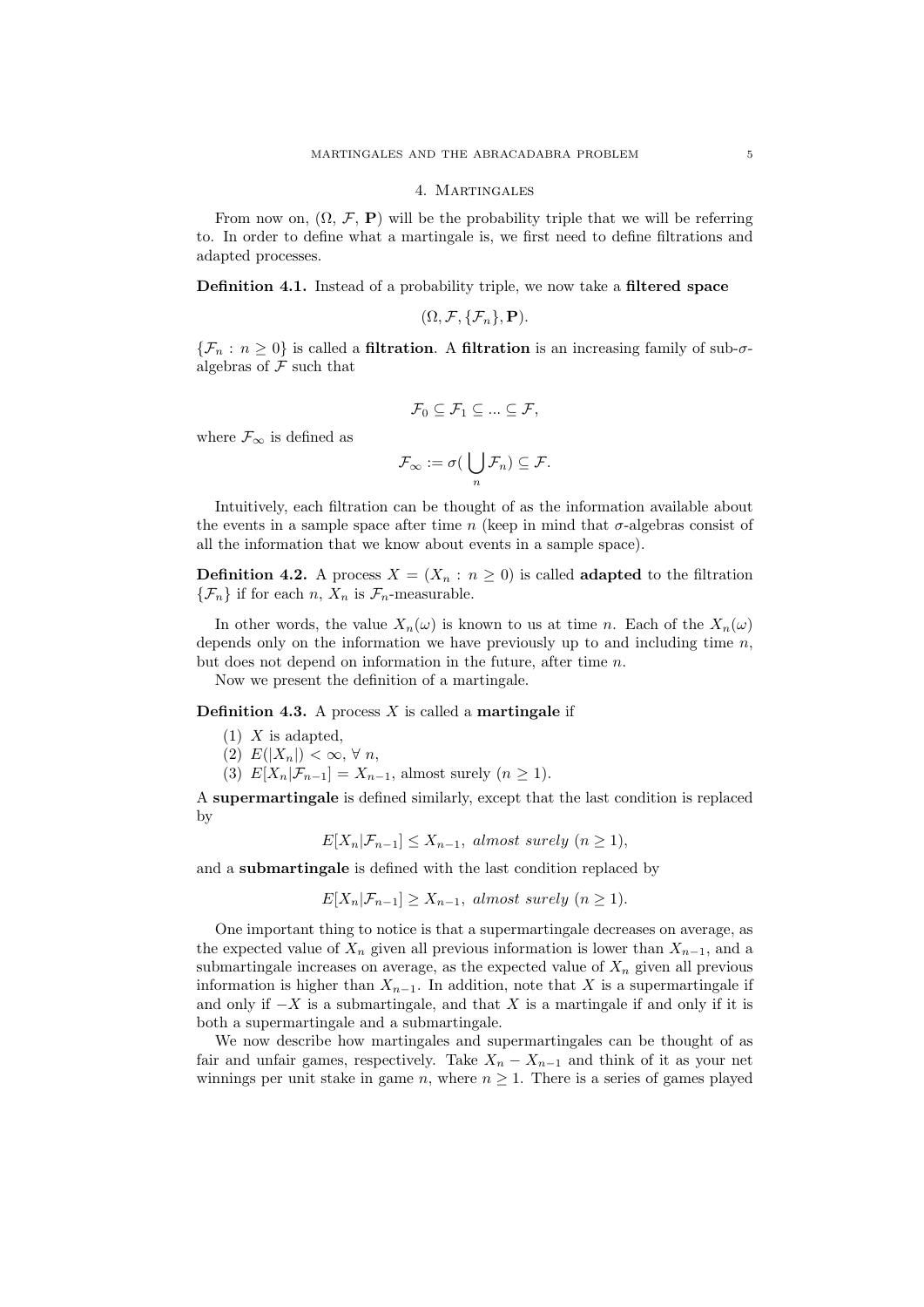at times  $n = 1,2,...$  and there is no game at time 0. If X is a martingale, we will see that

$$
E[X_n|\mathcal{F}_{n-1}] = X_{n-1} \implies E[X_n|\mathcal{F}_{n-1}] - X_{n-1} = 0
$$
  

$$
\implies E[X_n|\mathcal{F}_{n-1}] - E[X_{n-1}|\mathcal{F}_{n-1}] = 0
$$
  

$$
\implies E[X_n - X_{n-1}|\mathcal{F}_{n-1}] = 0
$$

The second implication follows because  $E[X_{n-1}|\mathcal{F}_{n-1}] = X_{n-1}$ , since X is adapted to  $\mathcal{F}_{n-1}$  and therefore knowing  $\mathcal{F}_{n-1}$  will tell you exactly what  $X_{n-1}$  is. The last implication follows because the sum (difference) of expectations is the expectation of the sums (differences). This is the definition of a fair game, when your expected net winnings per game is zero for all games. In the supermartingale case, where  $X$  is a supermartingale instead of a martingale, we can obtain through similar methods

$$
E[X_n - X_{n-1} | \mathcal{F}_{n-1}] \leq 0.
$$

In this case, the game is unfair because your expected net winnings are negative after each game. We ignore the submartingale case because we typically are not concerned with games where you expect to win money after every game.

Lastly, note that this gives us a new way to define a martingale or supermartingale, as all of the above implications can be reversed.

We will now define a **previsible process**, which can be thought of as a mathematical way of expressing a particular gambling strategy.

**Definition 4.4.** We call a process  $C = (C_n : n \in \mathbb{N})$  previsible if  $C_n$  is  $\mathcal{F}_{n-1}$ measurable for  $n \geq 1$ .

Each  $C_n$  represents your particular stake on game n. You can change  $C_n$  based upon the history of your previous bets up to and including time  $n - 1$ . Recall that  $X_n - X_{n-1}$  is your net winnings per unit stake in game n. It thereby follows that  $C_n(X_n - X_{n-1})$  is your winnings on game n and your total winnings up to time n are

$$
Y_n = \sum_{1 \leq k \leq n} C_k (X_k - X_{k-1}) =: (C \bullet X)_n.
$$

Since you can't win anything if no games have been played,  $(C \bullet X)_0 = 0$ . In addition, by taking the difference of two consecutive total winnings, we can recover the winnings on game  $n$ .

$$
Y_n - Y_{n-1} = C_n(X_n - X_{n-1})
$$

Now we will define what a stopping time is. This will become important later on in our definition of Doob's Optional-Stopping Theorem, which will be the key to solving the ABRACADABRA problem.

Definition 4.5. A map  $T : \Omega \to \{0,1,2,\ldots,\infty\}$  is called a stopping time if,

 ${T \leq n} = {\omega : T(\omega) \leq n} \in \mathcal{F}_n, \forall n \leq \infty,$ 

or equivalently,

$$
\{T = n\} = \{\omega : T(\omega) = n\} \in \mathcal{F}_n, \forall n \leq \infty.
$$

This means that for a stopping time T, it is possible to decide whether  ${T \leq n}$ has occurred based on the filtration  $\mathcal{F}_n$ , or in other words the event  $\{T \leq n\}$  is  $\mathcal{F}_n$ -measurable. For example, a gambler who will leave when he runs out of money or has played 100 games or rounds is a stopping time, whereas a gambler who plays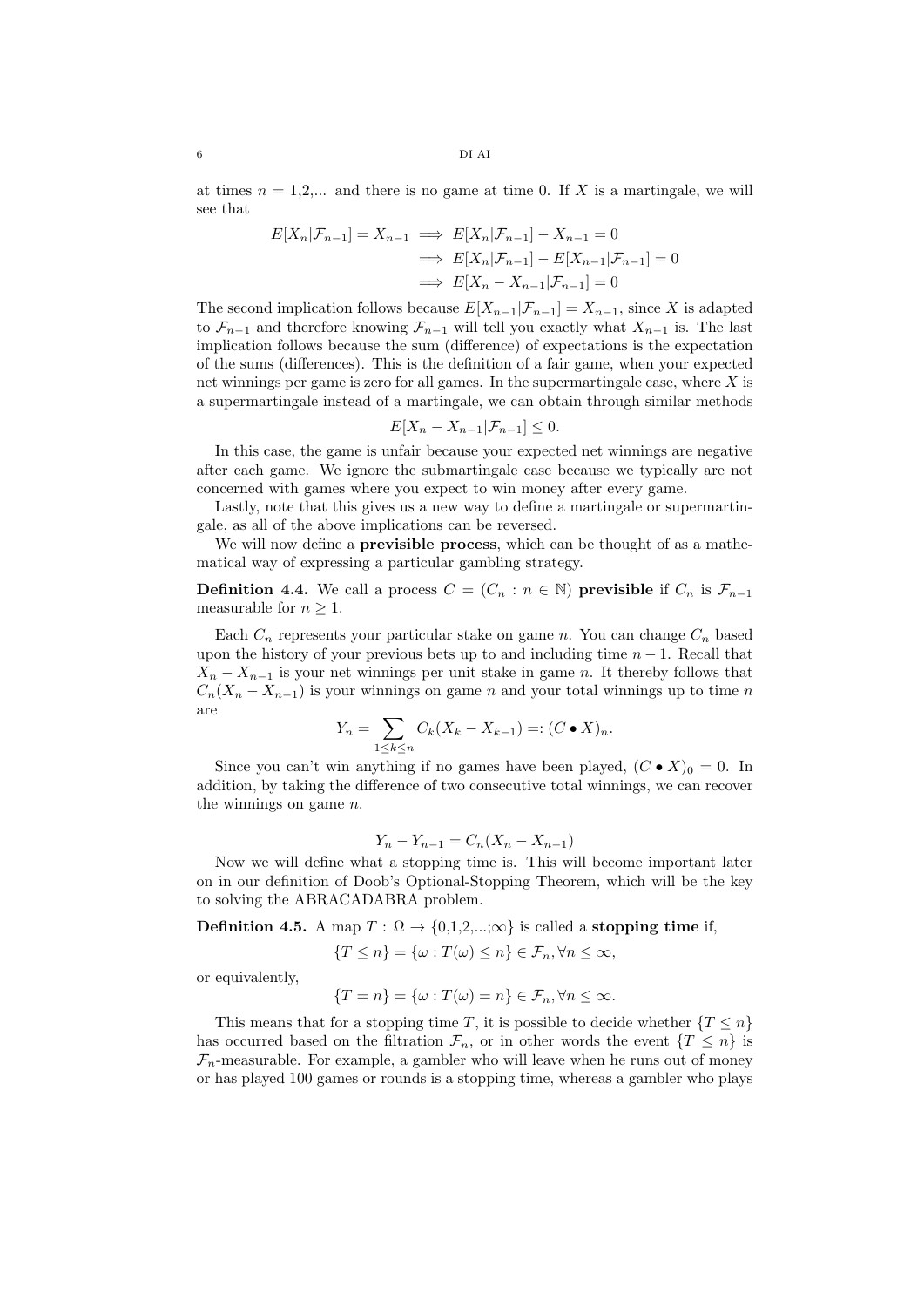until he has won more money then he ever will is not a stopping time because this requires knowledge about both the past and the future, not just the past.

We now present a theorem that will be used in the proof of the Doob's Optional-Stopping Theorem. First, let me introduce some notation. For  $a, b \in \mathbb{R}$ ,

$$
a \wedge b := \min(a, b).
$$

**Theorem 4.6.** If  $X$  is a supermartingale and  $T$  is a stopping time, then the stopped process  $X^T = (X_{T \wedge n} : n \in \mathbb{Z}^+)$  is a supermartingale, so that in particular,

$$
E(X_{T\wedge n}) \le E(X_0), \text{ for all } n.
$$

Similarly, if X is a martingale and T is a stopping time, then  $X^T$  is a martingale, so that in particular,

$$
E(X_{T\wedge n}) = E(X_0), \text{ for all } n.
$$

Note that this theorem does not say anything about when

$$
(4.7) \t\t\t\t E(X_T) = E(X_0)
$$

for a martingale X. One often desires this to hold and this does indeed hold in general, but not in all cases. Doob's Optional-Stopping Theorem will give us some sufficient conditions when  $(4.7)$  holds.

Finally, here is the Doob's Optional-Stopping Theorem.

# Theorem 4.8.

(a) Let T be a stopping time. Let X be a supermartingale. Then  $X_T$  is integrable and

$$
E(X_T) \le E(X_0)
$$

in each of the following situations:

- (1) T is bounded (for some N in  $\mathbb{N}, T(\omega) \leq N, \forall \omega$ );
- (2) X is bounded (for some K in  $\mathbb{R}^+, |X_n(\omega)| \leq K$  for every n and every  $\omega$ ) and T is almost surely finite;
- (3)  $E(T) < \infty$ , and, for some K in  $\mathbb{R}^+$ ,  $|X_n(\omega) X_{n-1}(\omega)| \leq K \ \forall (n, \omega)$ .

(b) If any of the conditions 1-3 holds and  $X$  is a martingale, then

$$
E(X_T) = E(X_0).
$$

*Proof.* First we will prove (a). We know that  $X_{T\wedge n}$  is integrable and

$$
(4.9) \t\t\t\t E(X_{T \wedge n} - X_0) \le 0
$$

because of Theorem 4.6. To prove (1), we can take  $n = N$ . For (2), let  $n \to \infty$  in (4.9) using the Bounded Convergence Theorem. For (3), we have

$$
|X_{T \wedge n} - X_0| = |\sum_{k=1}^{T \wedge n} (X_k - X_{k-1})| \le KT
$$

and  $E(KT) < \infty$ , so that the Dominated-Convergence Theorem applies and justifies letting  $n \to \infty$  in (4.9) to obtain the answer that we want.

To prove (b), simply apply (a) to X and to  $(-X)$ . You will get two inequalities in opposite directions which will imply equality.  $\Box$ 

Here is an important corollary of Doob's Optional-Stopping Theorem.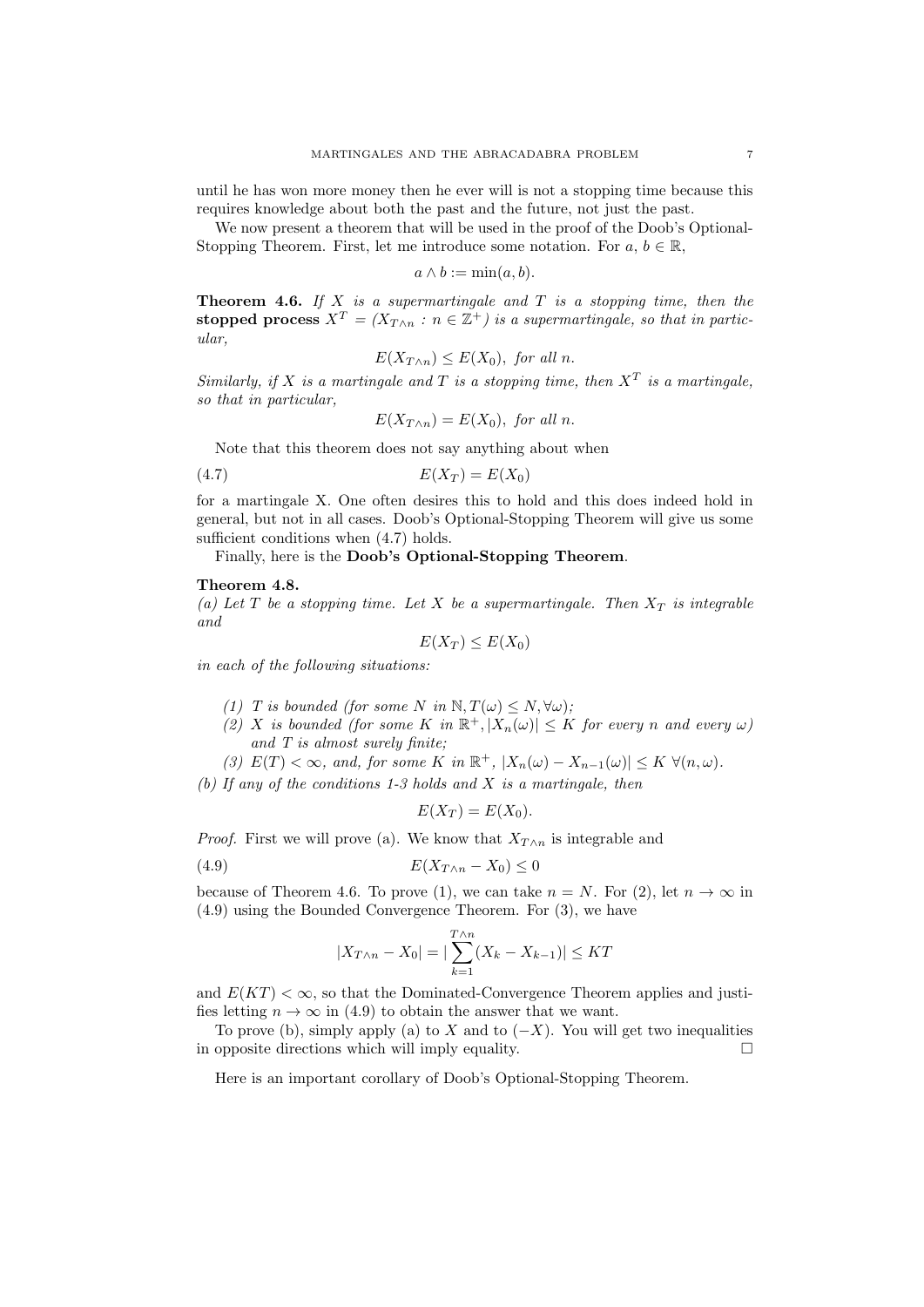Corollary 4.10. Suppose that M is a martingale, the increments  $M_n - M_{n-1}$ of which are bounded by some constant  $K_1$ . Suppose that C is a previsible process bounded by some constant  $K_2$ , and that T is a stopping time such that  $E(T) < \infty$ . Then,

$$
E(C \bullet M)_T = 0.
$$

Roughly speaking, this corollary shows that you cannot beat a fair game no matter what your gambling strategy - provided that you cannot look into the future.

#### 5. ABRACADABRA Problem

Now I will finally present the problem that we will solve using the Martingale theory we have presented above. At first glance, this problem will seem difficult to solve, but will be much easier with the use of martingales.

At each of times 1,2,3,... a monkey types a capital letter at random, the sequence of letters typed forming an independent and identically distributed sequence of random variables each chosen uniformly from amongst the 26 possible capital letters.

Just before each time  $n = 1, 2, \dots$ , a new gambler arrives on the scene. He bets \$1 that the  $n^{th}$  letter will be A. If he loses, he leaves. If he wins, he receives \$26 all of which he bets on the event that the  $(n+1)^{th}$  letter will be B. If he loses, he leaves. If he wins, he bets his whole fortune of \$ 26<sup>2</sup> that the  $(n+2)^{th}$  letter will be  $R$  and so on through the ABRACADABRA sequence. Let  $T$  be the first time by which the monkey has produced the consecutive sequence ABRACADABRA. Show that

$$
E(T) = 26^{11} + 26^4 + 26
$$

and prove this.

The intuition behind the solution is to note that at each time period, a new gambler comes and bets \$1 before he wins or loses. Thus, after T periods, there will have been a total of  $T$  dollars bet. By then taking the expected value of the total winnings of all the gamblers, we are left with this  $T$  term, which is what we wanted to solve for. Below is a more formal solution.

Let us first define some variables. Define  $A_n$  to be the  $n^{th}$  letter of the sequence. Let  $C_n^j$  be the bet of the  $j^{th}$  gambler betting at time n.

$$
C_n^j = \begin{cases} 0 & \text{if } n < j \\ 1 & \text{if } n = j \\ 26^k & \text{if } A_j, \dots, A_{j+k-1} \text{ were correct and } n = j + k \\ 0 & \text{otherwise} \end{cases}
$$

We can easily see that each  $C_n^j$  is a previsible process because it is determined only by using information from and up to the  $(n-1)$ <sup>th</sup> bet. Now let us define the martingale  $M_n^j$  to be the payoff after n bets for the  $j^{th}$  gambler. Note that this definition of  $M_n^j$  already has  $C_n^j$  built into it because we have defined  $M_n^j$  to be the total payoff and not the payoff per unit stake. It will be easier to solve the problem by defining  $M_n^j$  in this manner. In addition, note that each gambler leaves if he loses any one of his bets. Thus, if the  $(n+1)^{th}$  wager is to be made, then  $M_n^j =$  $26^n$  and  $M_{n+1}^j = 26^{n+1}$  with probability 1/26 and 0 with probability 25/26. This is because the monkey types each letter randomly and independently of the previous letters, with each letter having an equal probability of being typed at any given moment. To show that  $M_n^j$  is a martingale, we must show that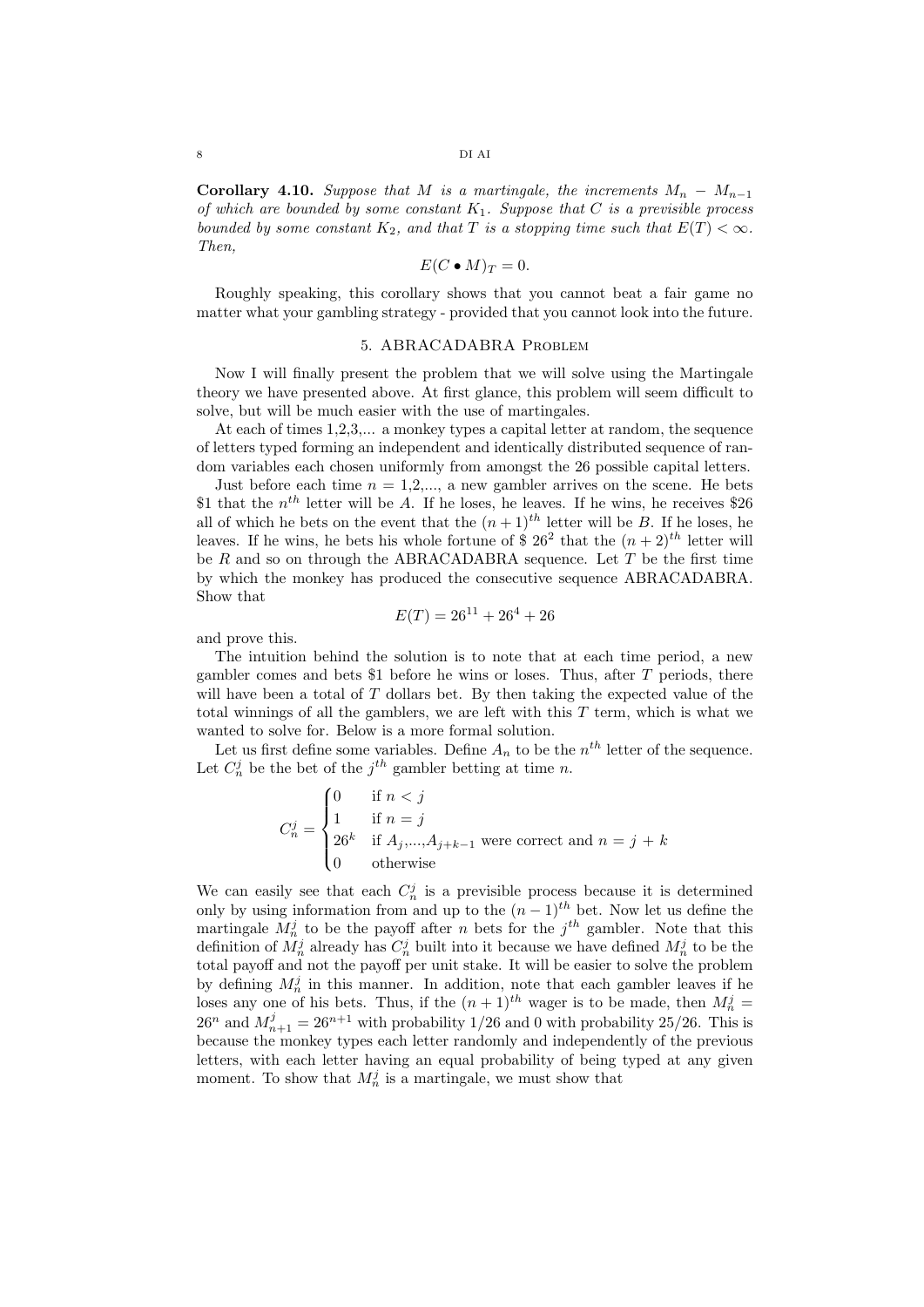- (1)  $M_n^j$  is adapted,
- (2)  $E(|M_n^j|) < \infty, \forall n$ ,
- (3)  $E[M_n^j | \mathcal{F}_{n-1}] = M_{n-1}^j, n \ge 1$

To show (1), we note that  $M_n^j$  is determined by the event  $A_n$  and whether the letter that is typed at time *n* is correct. For  $(2)$ , we note that  $M_n^j$  is always positive and that the max value of  $M_n^j$  is  $26^n$ , that is when the gambler wins all previous *n* times. Since  $26^n < \infty$  and  $E[|M_n^j|] = E[M_n^j] < 26^n$ , (2) is satisfied. There are two cases for  $(3)$ . If the gambler loses anywhere before time n, then given that information  $E[M_n^j | \mathcal{F}_{n-1}] = 0 = M_{n-1}^j$ . If the gambler wins the first  $(n-1)$  times, then

$$
E[M_n^j | \mathcal{F}_{n-1}] = 26^n \cdot \frac{1}{26} + 0 \cdot \frac{25}{26} = 26^{n-1} = M_{n-1}^j.
$$

Now that we have shown that  $M_n^j$  is a martingale, we can apply Doob's Optional-Stopping Theorem. As you know, there are three conditions in the theorem, one of which must be satisfied. I will now show that condition (3) is satisfied, which is reproduced below for convenience.

(5.1) 
$$
E(T) < \infty
$$
, and, for some K in  $\mathbb{R}^+$ ,  $|X_n(\omega) - X_{n-1}(\omega)| \le K \ \forall (n, \omega)$ .

To show that  $E(T) < \infty$ , we will need the following Lemma.

**Lemma 5.2.** Suppose that T is a stopping time such that for some N in N and some  $\epsilon > 0$ , we have, for every n in N:

$$
\mathbf{P}(T \le n + N|\mathcal{F}_n) > \epsilon, \text{ almost surely.}
$$

Then  $E(T) < \infty$ .

For the ABRACADABRA problem, let  $N = 11$  and  $\epsilon = \left(\frac{1}{26}\right)^N$ . Now, no matter what *n* is, there is a  $\left(\frac{1}{26}\right)^{11}$  chance that ABRACADABRA will be typed in the next 11 letters. In other words, no matter where in the sequence we are, there is a small chance that the next 11 letters will be correct Thus, the condition holds with  $N = 11$  and  $\epsilon = \left(\frac{1}{26}\right)^{11}$  and  $E(T) < \infty$ .

Now we need to show the second part of condition (5.1). First, let us define

$$
X_n = \sum_{j=1}^{\infty} M_n^j = \sum_{j=1}^n M_n^j.
$$

The second equality holds because after the stopping time, the  $n + 1$  gamblers haven't even started playing yet and thus all terms after *n* are zero.

Think of  $X_n$  as representing the cumulative winnings of every gambler up to and including time n. Since we have already shown that each  $M^j$  is a martingale and  $X_n$  is simply a sum and the expectation of a sum is the sum of expectations, this implies that  $X_n$  is a martingale as well.

Now, note that

$$
|X_n - X_{n-1}| \le 26^{11} + 26^4 + 26.
$$

This is because  $|X_n - X_{n-1}|$  denotes the maximum payoff at time n. To find the maximum, just simply assume that the monkey has typed everything correctly and find the maximum amount of money that can be won after one unit of time. Since each gambler wins increase the more correct bets they get in a row, it is easy to see that the first gambler has won  $$26<sup>11</sup>$  at time 11 if he started winning at the first A. There can be no more winning gamblers until the  $4^{th}$  A because if the  $1^{st}$